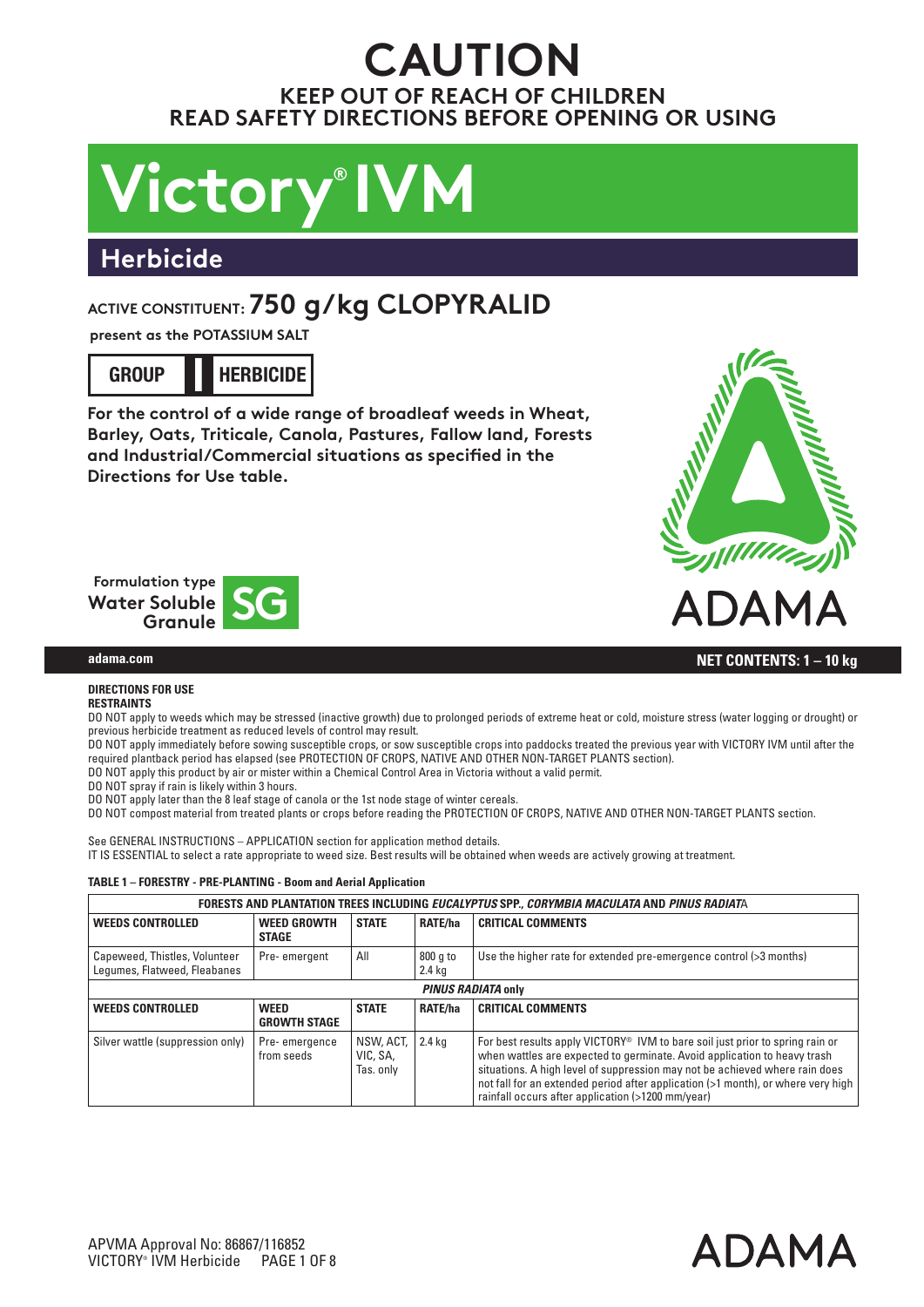# **TABLE 2 – FORESTRY - POST-PLANTING - High volume spraying by hand gun**

|                         | FORESTS AND PLANTATION TREES INCLUDING <i>Eucalyptus</i> SPP., <i>Corymbia Maculata</i> and <i>Pinus Radiata</i> |                                       |                                   |                                                                                                                                                                                                                                                                                                                                                                                                                            |  |  |
|-------------------------|------------------------------------------------------------------------------------------------------------------|---------------------------------------|-----------------------------------|----------------------------------------------------------------------------------------------------------------------------------------------------------------------------------------------------------------------------------------------------------------------------------------------------------------------------------------------------------------------------------------------------------------------------|--|--|
| <b>WEEDS CONTROLLED</b> | <b>WEED GROWTH STAGE</b>                                                                                         | <b>STATE</b>                          | <b>RATE/100 L</b><br><b>Water</b> | <b>CRITICAL COMMENTS</b>                                                                                                                                                                                                                                                                                                                                                                                                   |  |  |
| Groundsel bush          | Young seedlings to<br>mature plants                                                                              | QLD, NSW,<br>ACT only                 | 130 or<br>200q                    | Spray foliage when growth is active. Use the lower rate on young seedlings and<br>the higher rate on plants more than 2 m tall or when growth is slow.                                                                                                                                                                                                                                                                     |  |  |
| Ragwort                 | Actively growing<br>rosettes up to stem<br>elongation and before<br>flowering                                    | All states                            | 80 to<br>120q                     | Spray from the rosette to the shooting stage of growth. Use the higher rate<br>on large multi-crown plants. Addition of a 100% non-ionic surfactant such<br>as Wetspray®1000 at 0.1% v/v is recommended. Add diquat (200 q/L) at 1 L/<br>100 L water plus a surfactant after opening of the first flowers, to prevent the<br>formation of viable seed. Where diquat is added use a directed spray to avoid<br>tree injury. |  |  |
| Silver wattle           | Active growth spring to<br>summer                                                                                | NSW, ACT,<br>SA, Tas.,<br>VIC<br>only | 200q                              | For effective control apply when bushes are growing actively. Large trees will<br>not show complete necrosis. <b>Handgun:</b> Means high volume NOT low volume<br>knapsack. (See GENERAL INSTRUCTIONS - Application). Spray to the point of<br>run-off to give full coverage of leaves and stems. Add organosilicone surfactant<br>(e.g. Pulse*) at 200 mL/100 L for optimum results.                                      |  |  |
| Cape Ivy                | Any growth stage                                                                                                 | VIC, Tas.<br>only                     | 1.3<br>kg/ha                      | Application may be made at any time of the year providing foliage is dry at the<br>time. Avoid spraying non-target plants.<br>Low volume application: For application by hand held weed wiper or C.D.A. use<br>at dilution with water of 100 g/L.                                                                                                                                                                          |  |  |

| <b>TABLE 3 - FORESTRY - POST-PLANTING - Boom and Aerial Application</b> |  |  |  |
|-------------------------------------------------------------------------|--|--|--|
|-------------------------------------------------------------------------|--|--|--|

|                                                                                                                            | FORESTS AND PLANTATION TREES INCLUDING EUCALYPTUS SPP., CORYMBIA MACULATA AND PINUS RADIATA                                             |                        |                             |                                                                                                                                                                                                                                                                                                                                                                                                                                                                                                                                                                                                                                                                                                                                                                                                                                             |  |  |
|----------------------------------------------------------------------------------------------------------------------------|-----------------------------------------------------------------------------------------------------------------------------------------|------------------------|-----------------------------|---------------------------------------------------------------------------------------------------------------------------------------------------------------------------------------------------------------------------------------------------------------------------------------------------------------------------------------------------------------------------------------------------------------------------------------------------------------------------------------------------------------------------------------------------------------------------------------------------------------------------------------------------------------------------------------------------------------------------------------------------------------------------------------------------------------------------------------------|--|--|
| <b>WEEDS CONTROLLED</b>                                                                                                    | <b>WEED GROWTH STAGE</b>                                                                                                                | <b>STATE</b>           | RATE/ha                     | <b>CRITICAL COMMENTS</b>                                                                                                                                                                                                                                                                                                                                                                                                                                                                                                                                                                                                                                                                                                                                                                                                                    |  |  |
| Capeweed, Flatweed,<br>Thistles (except<br>Hardhead thistle),<br>Volunteer Lequmes,<br>Skeleton weed                       | Actively growing<br>rosettes, seedlings up<br>to 15 cm diameter or<br>height                                                            | All states             | 200 to<br>400q              | Cupping of the tip leaves and 'weepy leader' symptoms may occur on certain<br>Eucalyptus spp. and Corymbia maculata and are generally transient symptoms<br>and do not result in long-term injury. These symptoms may be more obvious at<br>rates of 400 g/ha or higher or where mixtures are used on blue gum, shining gum<br>and spotted gum. Where 'weepy leader' effect is a concern use a directed spray.                                                                                                                                                                                                                                                                                                                                                                                                                              |  |  |
| Capeweed, Flatweed,<br><b>Fleabanes, Thistles</b><br>including Hardhead<br>thistle, Volunteer<br>Lequmes, Skeleton<br>weed | Actively growing<br>rosettes and seedlings<br>greater than 15 cm<br>diameter or height up<br>to stem elongation and<br>before flowering |                        | 800q                        | Use the 200 g rate until 3 months post-planting and the 400 g rate for trees 3<br>months and older. Use the low rate only under ideal conditions with excellent<br>weed growth and where knockdown control of small weeds is desired. Use the<br>high rate where longer control is required of larger weeds.<br>For the control of annual and certain perennial grasses VICTORY <sup>®</sup> IVM can<br>be tankmixed with FIREPOWER <sup>®</sup> Herbicide. See also comments on mixing in<br>Directions for Use. Uptake* Spraying Oil should not be used in tankmixes with<br>FIREPOWER <sup>®</sup> and VICTORY <sup>®</sup> IVM on sensitive species such as blue gum, shining<br>gum and spotted gum where rates of VICTORY® IVM are more than 800 g/ha. Use<br>a 100% non-ionic surfactant such as Wetspray® 1000 at 0.1% v/v instead. |  |  |
| <b>Californian Thistle</b>                                                                                                 | From early bud to<br>flowering (Dec. to Feb.)                                                                                           |                        |                             | For best control of California thistle use a wetter such as Wetspray® 1000 at 0.1%<br>v/v. A second annual application may also be required for best control.                                                                                                                                                                                                                                                                                                                                                                                                                                                                                                                                                                                                                                                                               |  |  |
| Ragwort                                                                                                                    | Small rosettes to larger<br>rosettes up to stem<br>elongation and before<br>flowering                                                   |                        | 400 or<br>800 <sub>g</sub>  | Spray from the rosette to the shooting stage of growth. For small rosette seedling<br>plants use the lower rate. For large rosette multi-crown and/or perennial<br>plants use the higher rate. Addition of a 100% non-ionic surfactant such as<br>Wetspray®1000 at 0.1% v/v is recommended.<br>Add diguat (200 g/L) at 1 L/100 L water plus a surfactant after opening of the first<br>flowers, to prevent the formation of viable seed. Where diquat is added use a<br>directed spray to avoid tree injury.                                                                                                                                                                                                                                                                                                                                |  |  |
| Sorrel (suppression<br>only)                                                                                               | Actively growing<br>rosettes, seedlings up<br>to 15 cm diameter or<br>height                                                            |                        | 2.4 <sub>to</sub><br>3.4 kg | Higher rates give better suppression. At rates greater than 2.4 kg use a directed<br>spray to avoid tree injury.                                                                                                                                                                                                                                                                                                                                                                                                                                                                                                                                                                                                                                                                                                                            |  |  |
|                                                                                                                            | PINUS RADIATA and EUCALYPTUS SPP. PLANTATIONS only                                                                                      |                        |                             |                                                                                                                                                                                                                                                                                                                                                                                                                                                                                                                                                                                                                                                                                                                                                                                                                                             |  |  |
| <b>WEEDS CONTROLLED</b>                                                                                                    | <b>WEED GROWTH</b><br><b>STAGE</b>                                                                                                      | <b>STATE</b>           | RATE/<br>ha                 | <b>CRITICAL COMMENTS</b>                                                                                                                                                                                                                                                                                                                                                                                                                                                                                                                                                                                                                                                                                                                                                                                                                    |  |  |
| Silver wattle                                                                                                              | Active growth spring to<br>summer (0.5 to 2 m tall)                                                                                     | NSW. ACT.<br>SA, Tas., | $2$ kg                      | For effective control apply when bushes are growing actively. Large trees will<br>not show complete necrosis. For boom spraying apply in 150 to 200 L of water/ha.                                                                                                                                                                                                                                                                                                                                                                                                                                                                                                                                                                                                                                                                          |  |  |
|                                                                                                                            | Active growth spring to<br>summer (2 to 4 m tall)                                                                                       | VIC only               | 2.8 <sub>kq</sub>           | For aerial treatment apply in a minimum of 50 L/ha of water containing 25 to 50%<br>by volume of anti-evaporant oil such as Ulvapron*. Mix VICTORY® IVM and water<br>first and then add Ulvapron*. Maintain continuous agitation.                                                                                                                                                                                                                                                                                                                                                                                                                                                                                                                                                                                                           |  |  |
|                                                                                                                            | Active growth spring to<br>summer (4 to 8 m tall)                                                                                       |                        | 3.4 kg                      | At rates of 2.8 kg and 3.4 kg for Eucalyptus spp. use a directed spray to avoid tree<br>injury.                                                                                                                                                                                                                                                                                                                                                                                                                                                                                                                                                                                                                                                                                                                                             |  |  |

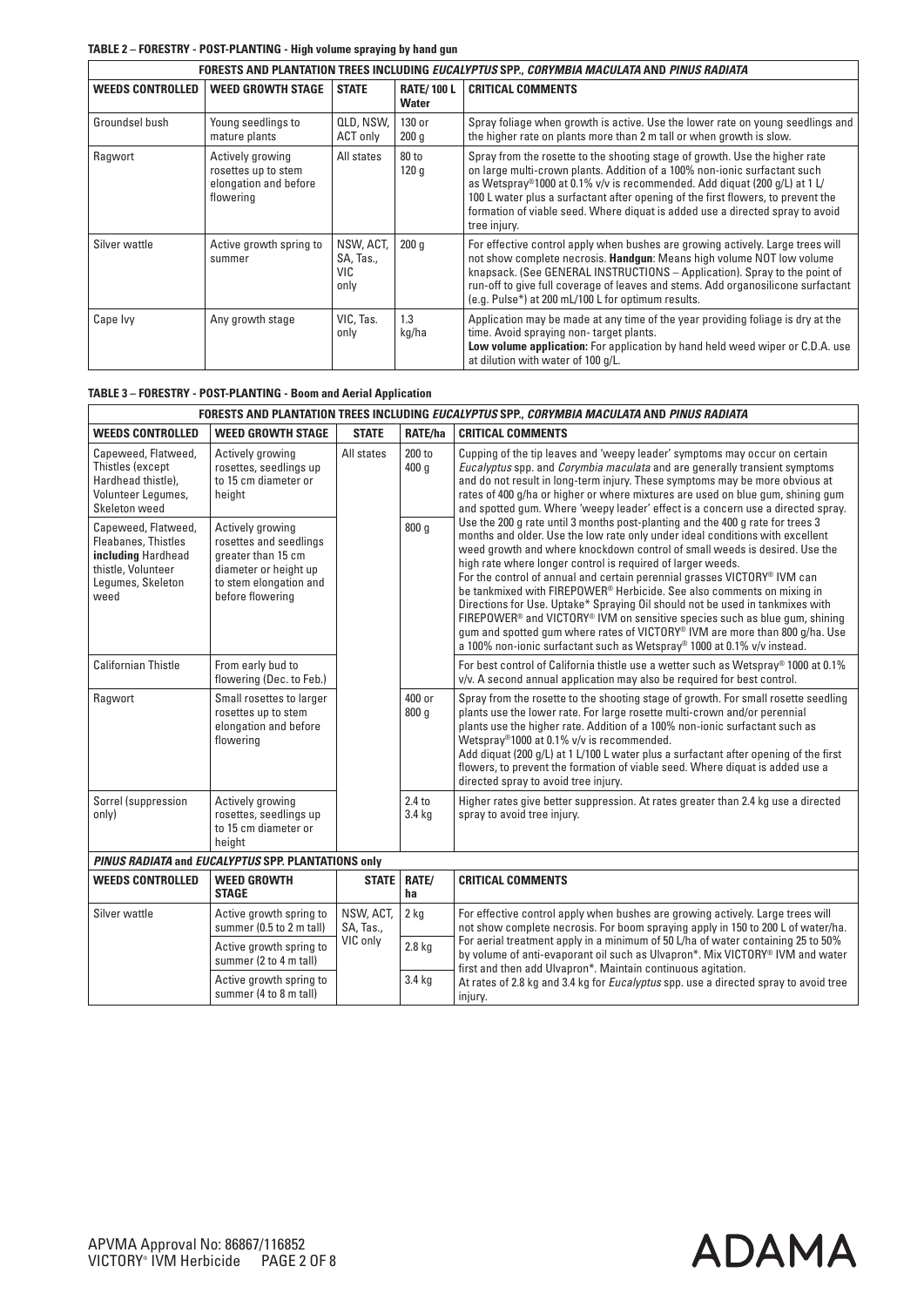## **TABLE 4 – INDUSTRIAL/COMMERCIAL SITUATIONS** *including RIGHTS OF WAY* **- Boom Application only**

| <b>WEEDS CONTROLLED</b>                                                                                             | <b>WEED GROWTH STAGE</b>                                                                                                                | <b>STATE</b> | RATE/ha          | <b>CRITICAL COMMENTS</b>                                                                                                                                                                                                                                                                                                                                                                                                                                                                                                      |
|---------------------------------------------------------------------------------------------------------------------|-----------------------------------------------------------------------------------------------------------------------------------------|--------------|------------------|-------------------------------------------------------------------------------------------------------------------------------------------------------------------------------------------------------------------------------------------------------------------------------------------------------------------------------------------------------------------------------------------------------------------------------------------------------------------------------------------------------------------------------|
| Capeweed, Thistles,<br>Volunteer Lequmes,<br><b>Flatweed, Fleabanes</b>                                             | Pre-emergent                                                                                                                            | All          | $800 g - 2.4 kg$ | Use the higher rate for extended pre-emergence control (>3 months)                                                                                                                                                                                                                                                                                                                                                                                                                                                            |
| Flatweed, Capeweed,<br>Thistles (except<br>Hardhead thistle),<br>Volunteer Legumes,<br>Skeleton weed                | Actively growing<br>rosettes, seedlings up to<br>15 cm diameter or height                                                               | All          | 200 to 400 g     | Use the low rate only under ideal conditions with excellent weed growth and<br>where knockdown control of small weeds is desired. Use the high rate where<br>longer control is required of larger weeds.<br>For the control of annual and certain perennial grasses VICTORY <sup>®</sup> IVM can<br>be tankmixed with FIREPOWER <sup>®</sup> Herbicide. See also comments on mixing in                                                                                                                                        |
| Flatweed, Fleabanes,<br>Capeweed, Thistles<br>including Hardhead<br>thistle, Volunteer<br>Legumes, Skeleton<br>weed | Actively growing<br>rosettes and seedlings<br>greater than 15 cm<br>diameter or height up<br>to stem elongation and<br>before flowering |              | 800 <sub>q</sub> | Directions for Use.                                                                                                                                                                                                                                                                                                                                                                                                                                                                                                           |
| Californian thistle                                                                                                 | From early bud to<br>flowering (December to<br>February)                                                                                |              |                  | For best control of California thistle use a wetter such as Wetspray <sup>®</sup> 1000 at<br>$0.1\%$ v/v. A second annual application may also be required for best control.                                                                                                                                                                                                                                                                                                                                                  |
| Ragwort                                                                                                             | Small rosettes to larger<br>rosettes up to stem<br>elongation and before<br>flowering                                                   |              | 400 or 800 q     | Spray from the rosette to the shooting stage of growth. For small rosette<br>seedling plants use the lower rate. For large rosette multi-crown and/or<br>perennial plants use the higher rate. Addition of a 100% non-ionic surfactant<br>such as Wetspray® 1000 at 0.1% v/v is recommended.<br>Add diquat (200 g/L) at 1 L/100 L water plus a surfactant after opening of the<br>first flowers, to prevent the formation of viable seed. Where diquat is added<br>use a directed spray to avoid injury to non-target plants. |

| TABLE 5 – INDUSTRIAL/COMMERCIAL SITUATIONS <i>including RIGHTS OF WAY</i> - High volume spraying by hand gun |  |  |  |
|--------------------------------------------------------------------------------------------------------------|--|--|--|
|                                                                                                              |  |  |  |

| <b>WEEDS CONTROLLED</b> | <b>WEED GROWTH STAGE</b>                                                      | <b>STATE</b>                        | <b>RATE</b>                  | <b>CRITICAL COMMENTS</b>                                                                                                                                                                                                                                                                                                                                                                                                                   |
|-------------------------|-------------------------------------------------------------------------------|-------------------------------------|------------------------------|--------------------------------------------------------------------------------------------------------------------------------------------------------------------------------------------------------------------------------------------------------------------------------------------------------------------------------------------------------------------------------------------------------------------------------------------|
| Groundsel bush          | Young seedlings to<br>mature plants                                           | Qld, NSW,<br>ACT only               | 130 or 200 a/<br>100 L water | Spray foliage when growth is active. Use the lower rate on young seedlings<br>and the higher rate on plants more than 2 m tall or when growth is slow.                                                                                                                                                                                                                                                                                     |
| Ragwort                 | Actively growing<br>rosettes up to stem<br>elongation and before<br>flowering | All                                 | 80 to 120 g/<br>100 L water  | Spray from the rosette to the shooting stage of growth. Use the higher rate<br>on large multi-crown plants. Addition of a 100% non-ionic surfactant such<br>as Wetspray® 1000 at 0.1% v/v is recommended. Add diquat (200 g/L) at 1<br>L/100 L water plus a surfactant after opening of the first flowers, to prevent<br>the formation of viable seed. Where diquat is added use a directed spray to<br>avoid injury to non-target plants. |
| Silver wattle           | Active growth spring to<br>summer                                             | NSW, ACT,<br>SA, Tas.,<br>Vic. Only | 200 g/ 100 L<br>water        | For effective control apply when bushes are growing actively. Large trees<br>will not show complete necrosis.<br>HAND GUN: Means high volume NOT low volume knapsack. (See GENERAL<br><b>INSTRUCTIONS</b> – Application). Spray to the point of run-off to give full<br>coverage of leaves and stems. Add organosilicone surfactant (e.g. Pulse*) at<br>200 mL/100 L for optimum results.                                                  |
| Cape Ivy                | Any growth stage                                                              | Vic., Tas.<br>only                  | 1.3 kg/ha                    | Application may be made at any time of the year providing foliage is dry at<br>the time. Avoid spraying non-target plants.<br>Low volume application. For application by hand held weed wiper or C.D.A.<br>use at dilution with water of 100 g/L.                                                                                                                                                                                          |

**TABLE 6 – PASTURES AND FALLOW LAND – POST-EMERGENCE (ESTABLISHED PERENNIAL GRASS AND SUB CLOVER BASED PASTURES) (Boom spray application if not specified)**

| <b>WEEDS CONTROLLED</b>                                                                         | <b>WEED GROWTH STAGE</b>                  | <b>STATE</b>                               | RATE/ha                                                                                                                                                           | <b>CRITICAL COMMENTS</b>                                                                                                                      |
|-------------------------------------------------------------------------------------------------|-------------------------------------------|--------------------------------------------|-------------------------------------------------------------------------------------------------------------------------------------------------------------------|-----------------------------------------------------------------------------------------------------------------------------------------------|
| Hardhead thistle (Creeping<br>knapweed, Russian<br>knapweed)                                    | Actively growing plants                   | Vic., Old only                             | <b>Hand gun: 200 g/100 L of</b><br>water.<br><b>Boom spray: 800 g or</b><br>$1.6$ kg/ha                                                                           | <b>See CRITICAL COMMENTS below</b><br>for spraying thistles in pastures and fallow land.<br>Only use the 1.6 kg/ha rate in Old by boom spray. |
| St Barnaby's thistle                                                                            | 5 to 8 leaf and 5 to 10<br>cm diameter    | NSW.<br>Vic.,<br>Tas., SA,<br>Qld only     | 20 g or 40 g<br>plus 0.5 - 1 L/ha 2,4-D amine<br>or 1.5 - 2.5 L/ha<br>$2.4$ -DB or<br>1 L/ha Spraytop <sup>®</sup><br>or 1 - 1.5 L/ha Simazine +<br>1 L/ha 2.4-DB |                                                                                                                                               |
| Thistles including:<br>Nodding, Variegated,<br>Scotch, Spear, Slender,<br>Saffron, St Barnaby's | Rosette stage prior to<br>stem elongation | WA, NSW.<br>Vic.,<br>Tas., SA,<br>Qld only | 20 g or 28 g<br>plus 1-1.5 L/ha MCPA amine<br>$(500q/L)/h$ a Drench qun:<br>20 g/1 L of water<br>Hand gun: 100 g/100 L of<br>water                                |                                                                                                                                               |

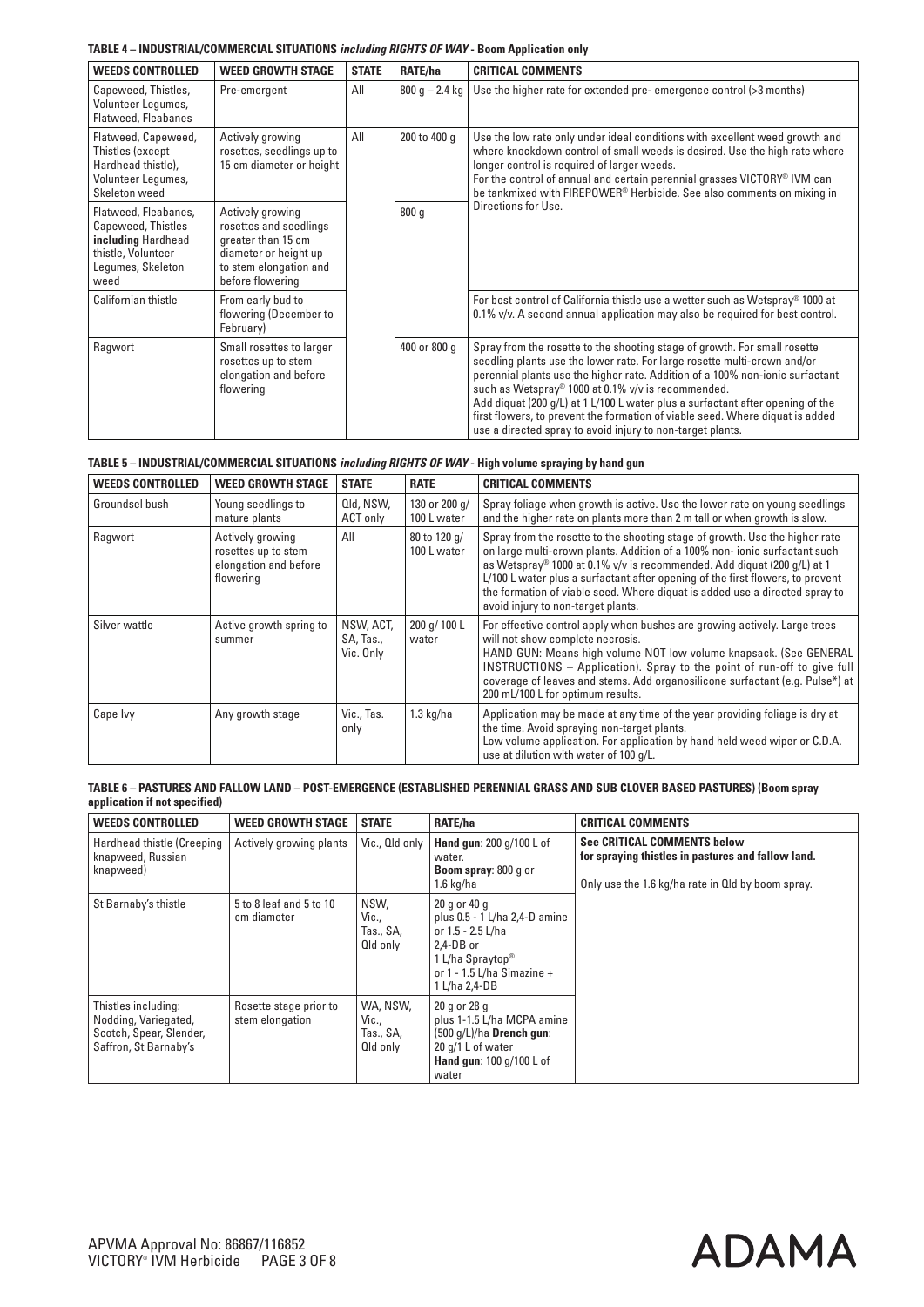| <b>WEEDS CONTROLLED</b> | <b>WEED GROWTH STAGE</b>                                  | <b>STATE</b>                      | <b>RATE/ha</b>                                                                                                                | <b>CRITICAL COMMENTS</b>                                                                                                                                                                                                                                                                                                                                                                                                                                              |
|-------------------------|-----------------------------------------------------------|-----------------------------------|-------------------------------------------------------------------------------------------------------------------------------|-----------------------------------------------------------------------------------------------------------------------------------------------------------------------------------------------------------------------------------------------------------------------------------------------------------------------------------------------------------------------------------------------------------------------------------------------------------------------|
| Nodding thistle         | Rosettes up to 20 cm in<br>diameter                       | <b>NSW</b><br>only                | 40q                                                                                                                           | Apply the spray from September to October. Apply by<br>boom spray only. <b>DO NOT</b> apply to thistles over 20 cm<br>in diameter use VICTORY <sup>®</sup> IVM plus MCPA (referred to<br>above)<br><b>Clover Damage:</b> Damage to white clover will be no<br>greater than damage with MCPA alone and less than<br>damage by VICTORY® IVM plus MCPA mixtures. Damage<br>to sub-clover may be greater than with MCPA or 2,4-D<br>alone. DO NOT use for spot treatment. |
| Californian thistle     | From early buds to<br>flowering (December to<br>February) | Vic., Tas.<br>only                | Hand gun:<br>100 g/100 L of water.<br><b>Boom spray:</b><br>800 g/ha                                                          | Addition of a wetting agent at label rates is<br>recommended.<br>Retreatment of regrowth in the year following treatment<br>will usually be necessary to achieve a high level of<br>control. <b>NOTE:</b> Clovers and medics will be eliminated for<br>at least one year.                                                                                                                                                                                             |
| Lucerne                 | 30 to 40 cm high<br>preflowering                          | Qld, NSW,<br>Vic., SA, WA<br>only | 120 g plus 1.5-2 L/ha<br>Roundup* $CT$ Max + either<br>2 L/ha MCPA amine or<br>2 L/ha 2,4-D amine or<br>2 L/ha of 2,4-D ester | Treat healthy, actively growing Lucerne in early spring<br>prior to flowering. After grazing or cutting, allow Lucerne<br>to regrow for approx. 4 weeks before treatment. For best<br>control, do not regraze for >2 weeks after application.<br>For complete control of Lucerne in pasture, cultivate<br>approx. 1 month after herbicide treatment.                                                                                                                  |

#### **CRITICAL COMMENTS - Thistle Control in Pastures**

**1. HARDHEAD THISTLES – DO NOT USE HAND GUN APPLICATION ON LUCERNE, CLOVERS AND MEDICS AS THEY WILL BE ELIMINATED FOR AT LEAST ONE** 

**YEAR. Victoria only:** *Use the lower rate only on light soils (sand and sandy loam) where a slightly lower degree of control is acceptable. Use the higher rate on*  all soil types where complete control is required. Addition of a wetting agent at label rates is recommended for treatment of hardhead thistle. Spray between September and April on actively growing plants for effective control. Thorough coverage is essential. Apply in 200 to 250 L of water/ha.

**2. BOOM SPRAYING:** Use the higher rates of VICTORY® IVM plus MCPA on multicrowned plants or rosettes larger than 30 cm in diameter. Spraying may be done at any time during active growth, usually in early winter or spring. Avoid spraying during the dormant winter period or at any time when thistles are not actively growing. *Do not spray flowering thistles.*

**3. PRE-SPRAYING MANAGEMENT:** The pasture should be slightly grazed prior to spraying to reduce clover and grass cover and expose the smaller thistles to the spray. The grazed pasture should be left seven days to allow thistles to freshen prior to treatment.

**4. POST-TREATMENT MANAGEMENT:** Response of thistles to treatment with the VICTORY® IVM plus MCPA mixture will be slow compared to the standard treatments with 2,4-D or MCPA. If possible delay grazing of sprayed thistles for 14 days after treatment.

**5. CLOVER DAMAGE:** VICTORY® IVM plus MCPA or 2,4-D mixtures can be damaging to clover. The low rate is no more damaging than label rates of 2,4-D or MCPA. Use 20 g/ha mixes when clover is at the 6 trifoliate leaf stage to just prior to flowering. The 28 g/ha mix will reduce the clover component of the pasture for about two months. Use the 28 g/ha mix from 6 trifoliate leaf stage to flowering to minimize clover injury, and when clover has reached the 6 to 8 trifoliate leaf stage and where thistles are large due to early germination. Clover recovery will be quicker during periods of active growth. If clover damage is the major consideration, use the lower VICTORY® IVM rate to minimize damage.

**6.** Spraytop® mixes are for Lucerne pasture use only. Simazine mixes are for silver grass control and for Lucerne based pastures only.

**7. HAND GUN (Spot spray):** Treat from rosette stage to early flowering. Thorough spraying is necessary.

**8. DRENCH GUN:** Apply 10 mL to rosette crown. To multicrown plants, apply 10 mL to each crown.

#### **TABLE 7 – AGRICULTURAL NON-CROP AREAS, COMMERCIAL AND INDUSTRIAL AREAS, FORESTS, PASTURES AND RIGHTS-OF-WAY – Stem Injection Application on Acacia Species**

Mix 200 g VICTORY® IVM with 2.5 L of water and apply the diluted mix as directed below.

| <b>WEED GROWTH STAGE</b>                                                              | <b>RATE/ha</b>                                            | CRITICAL COMMENTS                                                                                                                                                   |  |
|---------------------------------------------------------------------------------------|-----------------------------------------------------------|---------------------------------------------------------------------------------------------------------------------------------------------------------------------|--|
| Single stems less than 25 cm<br>diameter at base                                      | 1 mL of the diluted mix per cut<br>$@10$ to 13 cm centres | Apply to waist high cuts. See General Instructions - Application<br>section for application method details.                                                         |  |
| Multiple stems or more than 25 2 mL of the diluted mix per cut<br>cm diameter at base | $\mid$ @ 10 to 13 cm centres                              | DO NOT exceed the recommended spacings from the centre of one<br>$\vert$ cut to the centre of the next cut.<br>Inject each stem of a multistem tree where possible. |  |

#### **TABLE 8 – WINTER CEREALS AND CANOLA – PRE-SOWING KNOCKDOWN HERBICIDE**

| <b>WEED</b>                                                                              | <b>WEED STAGE</b> | <b>RATE g/ha</b> | <b>CRITICAL COMMENTS</b>                                                                                                            |
|------------------------------------------------------------------------------------------|-------------------|------------------|-------------------------------------------------------------------------------------------------------------------------------------|
| Capeweed, Chickpea (volunteer), Up to 8 leaf and maximum<br>' Faba bean (volunteer), Sub | l 10 cm diameter  | herbicide        | 60 plus a knockdown   <b>Pre-sowing:</b> This rate should only be used in tank<br>l mixture with formulations of paraquat/diquat or |
| Clover, Vetch                                                                            |                   |                  | glyphosate.                                                                                                                         |

#### **TABLE 9 – WINTER CEREALS AND CANOLA – POST-SOWING PRE-EMERGENCE TO 3 LEAF CROP STAGE**

| <b>WEED</b>                                       | <b>WEED STAGE</b>                                        | RATE g/ha                      | <b>CRITICAL COMMENTS</b>                                                                                                                                                                                                                                                                                                                                |
|---------------------------------------------------|----------------------------------------------------------|--------------------------------|---------------------------------------------------------------------------------------------------------------------------------------------------------------------------------------------------------------------------------------------------------------------------------------------------------------------------------------------------------|
| Capeweed<br>(in cereals only, WA only)            | Pre-emergence to<br>8 leaf and maximum<br>10 cm diameter | 60 plus diuron at<br>300 mL/ha | Post-sowing Pre-emergent to 3 Leaf:<br>This rate should only be used in tank mixture with diuron for<br>control of transplants.                                                                                                                                                                                                                         |
| Capeweed,<br>Faba bean (volunteer), Sub<br>Clover | Pre-emergence                                            | 120 - 240                      | Rates of 120 - 200 g/ha give good suppression (reduced seed<br>set and up to 80% weed control) 240 g/ha is required for good<br>control of capeweed and sub-clover. Apply to moist soil and time<br>treatment for major germination of weeds. Good soil moisture<br>and application close to time of weed germination is essential<br>for best control. |

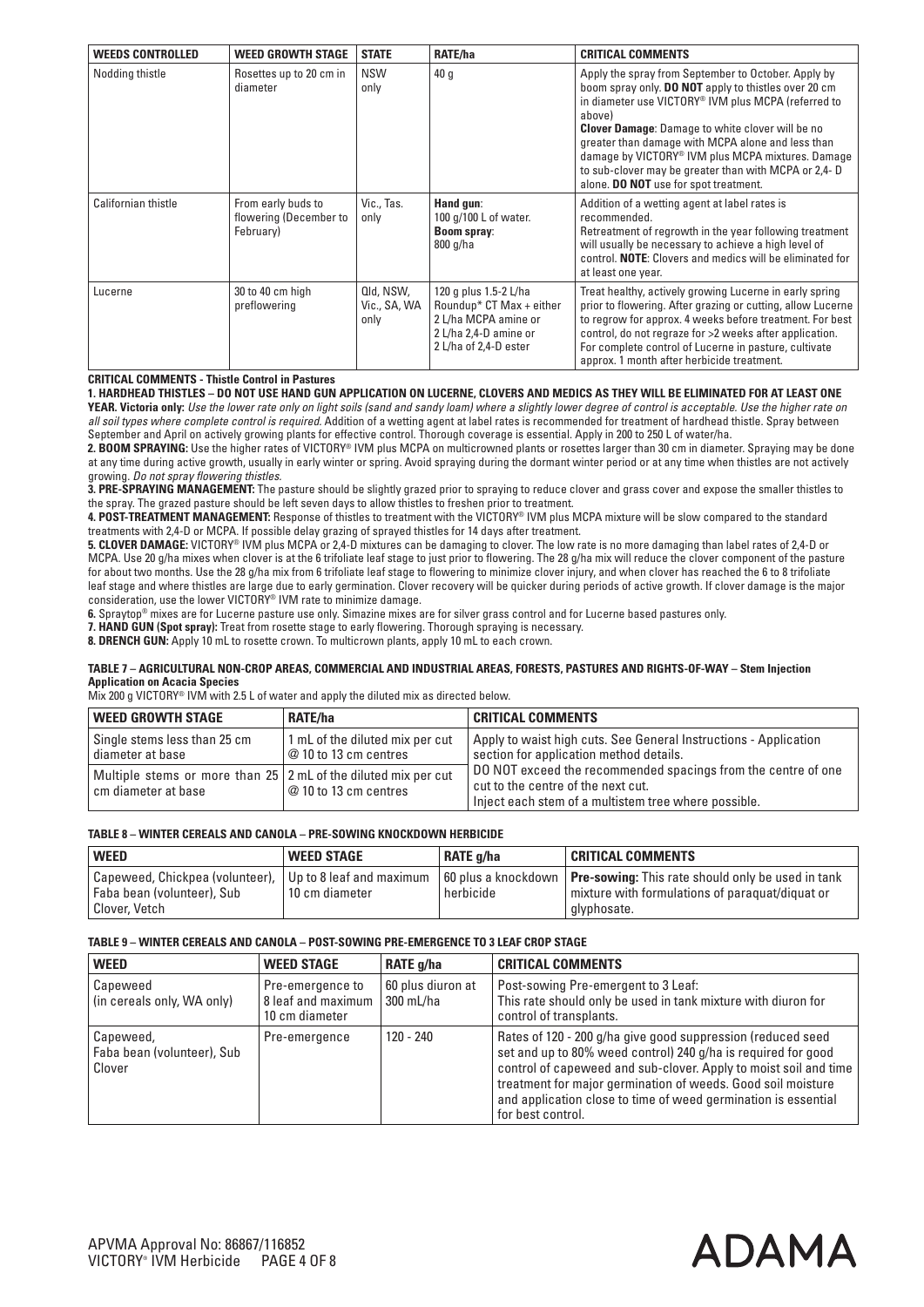## **TABLE 10 – WINTER CEREALS – EARLY POST-EMERGENCE 2 LEAF TO 1ST NODE CROP STAGE**

| <b>WEED</b>                                        | <b>WEED STAGE</b>                                 | RATE g/ha | <b>CRITICAL COMMENTS</b>                                                                                                  |
|----------------------------------------------------|---------------------------------------------------|-----------|---------------------------------------------------------------------------------------------------------------------------|
| Capeweed (WA only)                                 | Cotyledons to 6 leaf and<br>maximum 5 cm diameter | 60        | <b>Early Post-emergent:</b> Weeds should be young, actively<br>growing and not larger than listed size. Weeds will become |
| Capeweed, Soldier thistle,<br>St Barnaby's thistle | Up to 10 cm diameter (4 to<br>8 leaf)             | 120       | stunted and non-competitive soon after application, although<br>final results may not show for some weeks.                |
| Chickpea, Lentils, Safflower<br>(volunteer)        | Up to 6 leaf                                      | 100       |                                                                                                                           |
| Faba bean, Lupins (volunteer)                      | Up to 4 leaf                                      | 100       | Faba beans and lupins will usually survive, but will be                                                                   |
| Field pea (volunteer)                              | Maximum 10 cm high or 6<br>nodes                  | 60        | stunted, uncompetitive and generally not set viable seed.                                                                 |
| Medic and<br>Lucerne seedlings (volunteer)         | Up to 8 leaf                                      | $60 - 80$ | For best control of hairy leaved medics such as snail medic,<br>add 500 mL Uptake* Spraying Oil / 100 L of water.         |
| Sub-clover (volunteer)                             | Up to 6 leaf                                      |           |                                                                                                                           |
| Vetch (volunteer)                                  | Runners up to 10 cm and<br>maximum 16 leaf        | 40        |                                                                                                                           |

## **TABLE 11 – WINTER CEREALS – POST-EMERGENCE TANK MIXTURES - WA, SA, VIC, TAS, NSW only (unless specified)**

Weeds should be young and actively growing. Weeds will become stunted and non-competitive soon after application although final results may not show for some weeks. Where a rate range is listed, use low rate mixtures for small weeds to 5 cm across and higher rate mixtures for weeds up to 10 cm across. Use a surfactant such as Wetspray® 1000 for granular herbicides or the recommended adjuvant on the partner herbicide label.

| <b>WEED</b>                                                                             | <b>WEED STAGE</b>                     | RATE g/ha                                                                                | <b>CRITICAL COMMENTS</b>                                                                                                                                                                                                                                                  |  |
|-----------------------------------------------------------------------------------------|---------------------------------------|------------------------------------------------------------------------------------------|---------------------------------------------------------------------------------------------------------------------------------------------------------------------------------------------------------------------------------------------------------------------------|--|
| Capeweed                                                                                | Up to 4 leaf,                         | 80-120 plus 20 g/ha Glean*                                                               | Glean mixes - 2 leaf to 1st node crop stage                                                                                                                                                                                                                               |  |
|                                                                                         | 10 cm diameter                        | 40 plus 5-7 g/ha Eclipse*<br>+ 0.35 - 0.5 L/ha MCPA LVE                                  | Eclipse/MCPA LVE mixes - 3 leaf to 1st node. Where 0.5 L/ha<br>MCPA LVE added apply from 4-5 leaf to 1st node crop stage.                                                                                                                                                 |  |
|                                                                                         |                                       | 40 plus 5 g/ha Lynx®<br>+ 0.5 L/ha MCPA LVE                                              | Lynx <sup>®</sup> /MCPA LVE mixes $-$ 4-5 leaf to 1st node crop stage.                                                                                                                                                                                                    |  |
|                                                                                         |                                       | 40 plus<br>0.75 L/ha Legacy® MA                                                          | Legacy <sup>®</sup> MA mixes $-3$ leaf to 1st node crop stage, but not on<br>barley or Kulin wheat in WA.                                                                                                                                                                 |  |
| Field pea (volunteer)                                                                   | Up to 6 node, 10 cm<br>diameter       | 40 plus 5-7 g/ha Eclipse*<br>+0.5-0.7 L/ha bromoxynil/MCPA                               | Bromoxynil/MCPA Mixes - 3 leaf to 1st node crop stage                                                                                                                                                                                                                     |  |
| Vetch (volunteer)                                                                       | Up to 4 branch, 10 cm<br>diameter     | 40 plus<br>5-7 g/ha Eclipse*<br>$+$ 0.35-0.5 L/ha MCPA LVE                               | Eclipse/MCPA LVE mixes - 3 leaf to 1st node.<br>Where 0.5 L/ha MCPA LVE added apply from 4-5 leaf to 1st<br>node crop stage.                                                                                                                                              |  |
|                                                                                         |                                       | 40 plus 5 g/ha Lynx <sup>®</sup> +<br>0.35 L/ha MCPA LVE or<br>30 plus 0.7 L/ha MCPA LVE | Use 30 g/ha only in combination with MCPA LVE.<br>VICTORY <sup>®</sup> IVM + MCPA LVE mixes $-$ 4-5 leaf to 1st node crop<br>stage                                                                                                                                        |  |
| Chickpea (volunteer)                                                                    | Up to 4 branch,<br>10 cm diameter     | 40 plus<br>5-7 g/ha Eclipse*<br>+0.5-0.7 L/ha Bromoxynil/MCPA                            | Bromoxynil/MCPA mixes - 3 leaf to 1st node crop stage                                                                                                                                                                                                                     |  |
| Faba bean (volunteer)                                                                   | Up to 4 node,<br>10 cm tall           | 40 plus<br>5-7 g/ha Eclipse*<br>+ 0.35-0.5 L/ha MCPA LVE                                 | Eclipse/MCPA LVE mixes - 3 leaf to 1st node.<br>Where 0.5 L/ha MCPA LVE added, apply from 4-5 leaf to 1st<br>node crop stage.                                                                                                                                             |  |
| Lupin (volunteer)                                                                       | Up to 6 leaf, 10 cm tall              | 40 plus                                                                                  | $Lynx^{\circledcirc}/MCPA$ mixes $-4-5$ leaf to 1st node crop stage                                                                                                                                                                                                       |  |
| Sub-clover (volunteer)                                                                  | Up to 5 trifoliate, 5 cm<br>diameter  | 5 g/ha Lynx®<br>+ 0.35-0.7 L/ha MCPA LVE                                                 |                                                                                                                                                                                                                                                                           |  |
| Prickly lettuce                                                                         | Up to 6 leaf, max 10 cm<br>diameter   |                                                                                          |                                                                                                                                                                                                                                                                           |  |
| Medic (volunteer)                                                                       | Up to 6 leaf, max 5 cm<br>diameter    |                                                                                          |                                                                                                                                                                                                                                                                           |  |
| Prickly lettuce                                                                         | Up to 6 leaf, max 10 cm<br>diameter   | 60 plus<br>0.7 L/ha MCPA LVE                                                             | VICTORY <sup>®</sup> IVM+ MCPA LVE mixes $-$ 4-5 leaf to 1st node crop<br>stage                                                                                                                                                                                           |  |
| Thistles including Nodding,<br>Saffron, Scotch, Slender,<br>Spear, Stemless, Variegated | Rosettes up to 10 max<br>diameter     | 20 plus<br>1 L/ha MCPA amine (500 g/L)<br>or<br>20 plus 0.7 L/ha MCPA LVE                | For thistle control - VICTORY <sup>®</sup> IVM rate will depend on<br>density, growth stage, climatic conditions and time of<br>application. Use higher rates for best control where high<br>density and/or large weeds occur.                                            |  |
| St Barnaby's thistle                                                                    | 4 to 8 leaf<br>5 to 10 cm across      | $20 - 40$ plus<br>0.5-1 L/ha 2,4-D amine or 1-1.5 L/<br>ha MCPA amine                    | MCPA or 2,4-D mixes - apply from 4-5 leaf to 1st node crop<br>stage.                                                                                                                                                                                                      |  |
| Sowthistle (common) (WA,<br>SA, Vic, Tas,<br>NSW and Qld)                               | Young rosettes up to 8 true<br>leaves | 40 plus 0.8 L/ha Tordon* 242 or<br>5 g/ha Lynx® + 0.7 L/ha MCPA LVE                      | Apply to actively growing young rosettes. Use Uptake*<br>Spraying Oil at 500 mL/100 L of water for improved control<br>with Tordon* 242 tank-mixes or Wetspray® 1000 with Lynx®/<br><b>MCPA LVE tank-mixes.</b><br>Apply tank-mixes from 4-5 leaf to 1st node crop stage. |  |
| Skeleton weed (NSW, Vic,<br>SA, WA only)                                                | 5 to 15 cm rosettes                   | 200 plus<br>1 L/ha MCPA amine (500 g/L)                                                  | Weeds should be a minimum 5 cm in diameter and growing<br>actively. This rate will give control until harvest and<br>substantially reduce weed numbers the following season.<br>Apply from 4-5 leaf to 1st node crop stage.                                               |  |

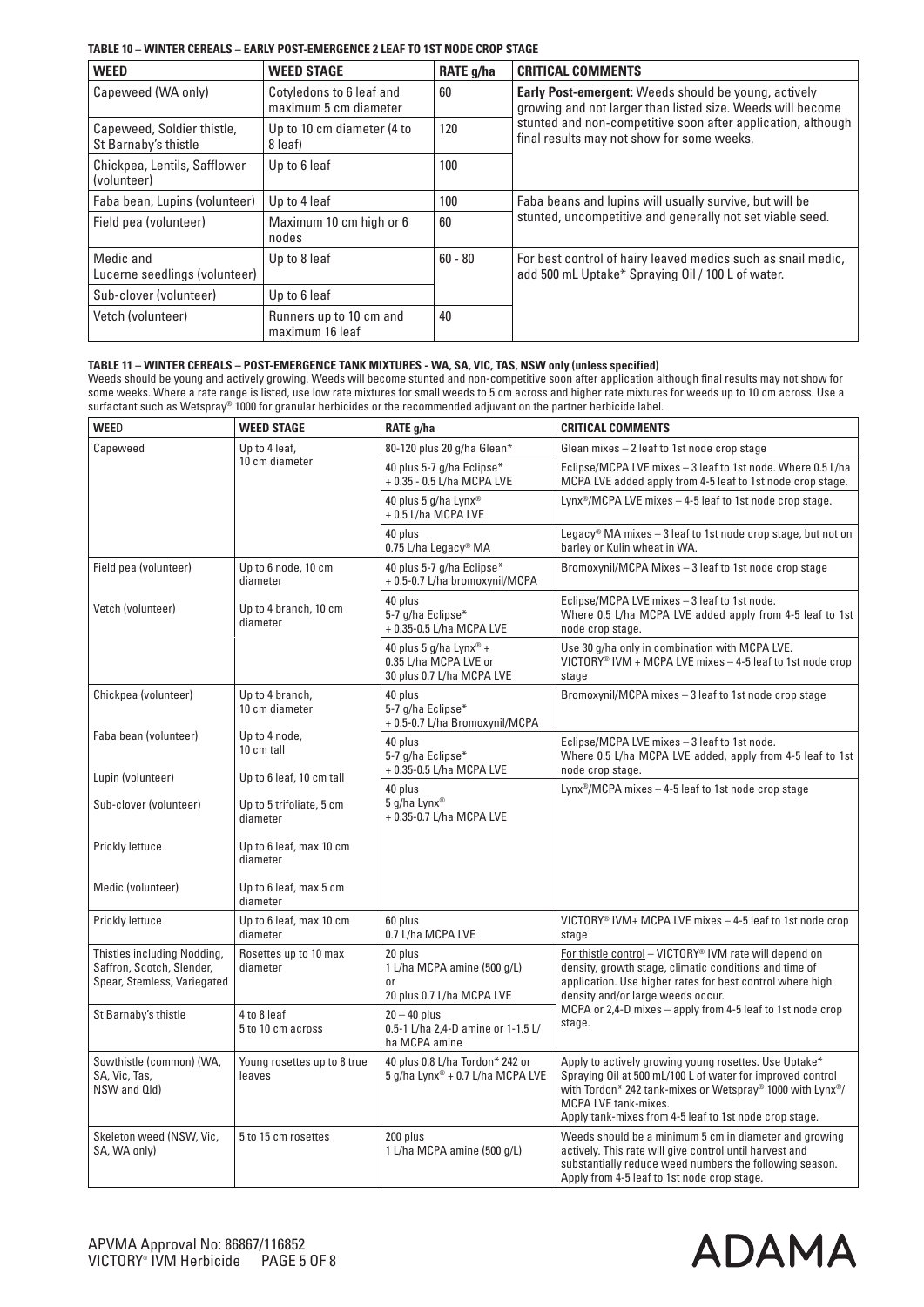#### **TABLE 12 – CANOLA – POST-EMERGENCE 2 TO 8 LEAF CROP STAGE**

| <b>WEED</b>                                                                | <b>WEED STAGE</b>                      | RATE g/ha  | <b>CRITICAL COMMENTS</b>                                                                                                                                                                                                                                                          |
|----------------------------------------------------------------------------|----------------------------------------|------------|-----------------------------------------------------------------------------------------------------------------------------------------------------------------------------------------------------------------------------------------------------------------------------------|
| Capeweed, Cotula,<br>Saffron thistle,<br>Skeleton weed,<br>Soldier thistle | Up to 10 cm<br>diameter<br>4 to 8 leaf | 120        | Weeds should be young and actively growing. Weeds will become stunted and will not be<br>competitive soon after application although final results may not show for some weeks. Skeleton<br>weed will only be controlled until harvest.<br>For the control of annual grasses:     |
| Chickpea, Lentils and<br>Safflower (volunteer)                             | Up to 6 leaf                           | 100        | VICTORY <sup>®</sup> IVM is compatible with Firepower <sup>®</sup> Herbicide. Uptake* Spraying Oil should be added<br>to this tank-mix for best grass control. VICTORY <sup>®</sup> IVM + Firepower <sup>®</sup> + Uptake* Spraying Oil is<br>compatible and selective to canola. |
| Faba beans and<br>Lupins (volunteer)                                       | Up to 4 leaf                           |            | Faba beans and lupins will usually survive, but will be stunted, uncompetitive and generally not set<br>viable seed.                                                                                                                                                              |
| Field peas (volunteer)                                                     | Maximum 10 cm<br>high or 6 nodes       | 60         | For best control of hair leaved medics such as snail medic, add 500 mL Uptake* Spraying Oil / 100 L<br>water. Will not control woolly pod vetch.                                                                                                                                  |
| Medics and Lucerne<br>seedlings (volunteer)                                | Up to 8 leaf                           |            |                                                                                                                                                                                                                                                                                   |
| Sub clover (volunteer)                                                     | Up to 6 leaf                           |            |                                                                                                                                                                                                                                                                                   |
| Vetch (volunteer)                                                          | Runners to 10 cm<br>max, 16 leaf       | 40         |                                                                                                                                                                                                                                                                                   |
| St Barnaby's thistle                                                       | 4 to 8 leaf.<br>5 to 10 cm<br>diameter | $60 - 120$ | $VICTORY^® IVM rate will depend on weed density, growth stage, climatic conditions and time ofapplication. Use higher rates for best control where high density and/or large weeds occur.$                                                                                        |

#### **TABLE 13 – HERBICIDE TOLERANT CANOLA – POST-EMERGENCE 2 TO 8 LEAF CROP STAGE**

| <b>WEED</b>                                                                                                                              | <b>WEED STAGE</b> | RATE g/ha               | <b>CRITICAL COMMENTS</b>                                                                                                                                                                                                                                                                                                                                                                                  |
|------------------------------------------------------------------------------------------------------------------------------------------|-------------------|-------------------------|-----------------------------------------------------------------------------------------------------------------------------------------------------------------------------------------------------------------------------------------------------------------------------------------------------------------------------------------------------------------------------------------------------------|
| <b>Clearfield Canola</b>                                                                                                                 |                   |                         |                                                                                                                                                                                                                                                                                                                                                                                                           |
| Cotula (common) Capeweed                                                                                                                 | Up to 6 leaf      | 60 plus<br>40 g OnDuty* | Where capeweed is a significant component of the weed spectrum, a tank-mix<br>with VICTORY <sup>®</sup> IVM may be needed post-emergence. DO NOT exceed this rate as<br>reduced control of grass weeds may occur.                                                                                                                                                                                         |
| <b>Triazine Tolerant Canola</b>                                                                                                          |                   |                         |                                                                                                                                                                                                                                                                                                                                                                                                           |
| Capeweed, Lupins (volunteer) Saffron<br>thistle, Skeleton weed, Soldier thistle<br>and weeds from conventional canola<br>tolerant canola | Up to 6 leaf      | 120                     | VICTORY <sup>®</sup> IVM is compatible with atrazine and simazine for use in triazine tolerant<br>canola. Uptake* Spraying Oil at 500 mL/100 L of water should be added to this mix<br>for best grass and broadleaf weed control. For the control of annual grass weeds<br>VICTORY <sup>®</sup> IVM + atrazine + Firepower <sup>®</sup> + Uptake Spraying Oil are compatible and<br>selective to triazine |

# **NOT TO BE USED FOR ANY PURPOSE OR IN ANY MANNER CONTRARY TO THIS LABEL UNLESS AUTHORISED UNDER APPROPRIATE LEGISLATION.**

#### **WITHHOLDING PERIODS**

**PASTURES, FALLOW LAND and INDUSTRIAL /COMMERCIAL SITUATIONS: DO NOT GRAZE OR CUT FOR STOCK FOOD FOR 7 DAYS AFTER APPLICATION. CEREALS and CANOLA: DO NOT GRAZE OR CUT TREATED CEREALS FOR STOCK FOOD FOR 7 DAYS AFTER APPLICATION. FORESTS: NONE REQUIRED WHEN USED AS DIRECTED**

#### **GENERAL INSTRUCTIONS**

#### **MIXING:**

VICTORY IVM granules are highly soluble in water and will dissolve rapidly once added to fast moving water. Due to the number of different types of boom sprays, and their differing methods and degrees of agitation, ADAMA recommends the following procedures to ensure the granules completely dissolve. Maintain agitation at all times, including during mixing as well as spraying.

1. Spray rigs that topfill

For spray rigs that fill through hoses into the top of the tank, quarter fill the tank, add the VICTORY IVM, then continue to fill the tank.

#### 2. Spray rigs with premix hoppers

For spray rigs that have a drop down chemicals induction hopper, threequarter fill this hopper with water and have the rinsing sprinkler operating. Add the VICTORY IVM and when dissolved, transfer this batch into the quarter filled main tank. Continue to rinse the hopper until the entire product has been washed through.

3. Spray rigs with limited bypass agitation

For spray rigs that have limited bypass agitation, then as for most granulated formulations, pre-dissolve the VICTORY IVM in a bucket before adding to the main tank. Add VICTORY IVM while stirring until the granules have dissolved. 4. Tankmixes:

The following order should be followed:

1. Quarter fill the spray tank maintaining agitation

2. Add VICTORY IVM granules, using the mixing procedure above

3. Add FIREPOWER if it is to be used in the tankmix.

4. Add water to half fill the spray tank

5. Add wettable powders, water dispersible granules or suspension concentrates

6. Add other emulsifiable concentrates including other selective grass herbicides

7. If Uptake\* Spraying Oil is to be used then add this when spray tank is half full.

8. If other adjuvants or a wetting agent is to be used then add these according to their label

9. Add water to bring to the final spray volume

Only mix sufficient spray solution for immediate use and avoid storing.

#### **COMPATIBILITY**

VICTORY IVM is compatible with the following: BROADLEAF HERBICIDES: Brushoff\*, glyphosate, oxyfluorfen, paraquat, simazine, Spray-Seed\*, sulfometuron methyl, terbacil/sulfometuron methyl GRASS HERBICIDES: Firepower® Herbicide OILS/WETTERS: Uptake\* Spraying Oil, Ulvapron\*, and Pulse\*

#### **APPLICATION**

DO NOT apply this product by air or mister within a Chemical Control Area in Victoria unless a permit has been issued by the Department of Primary Industries.

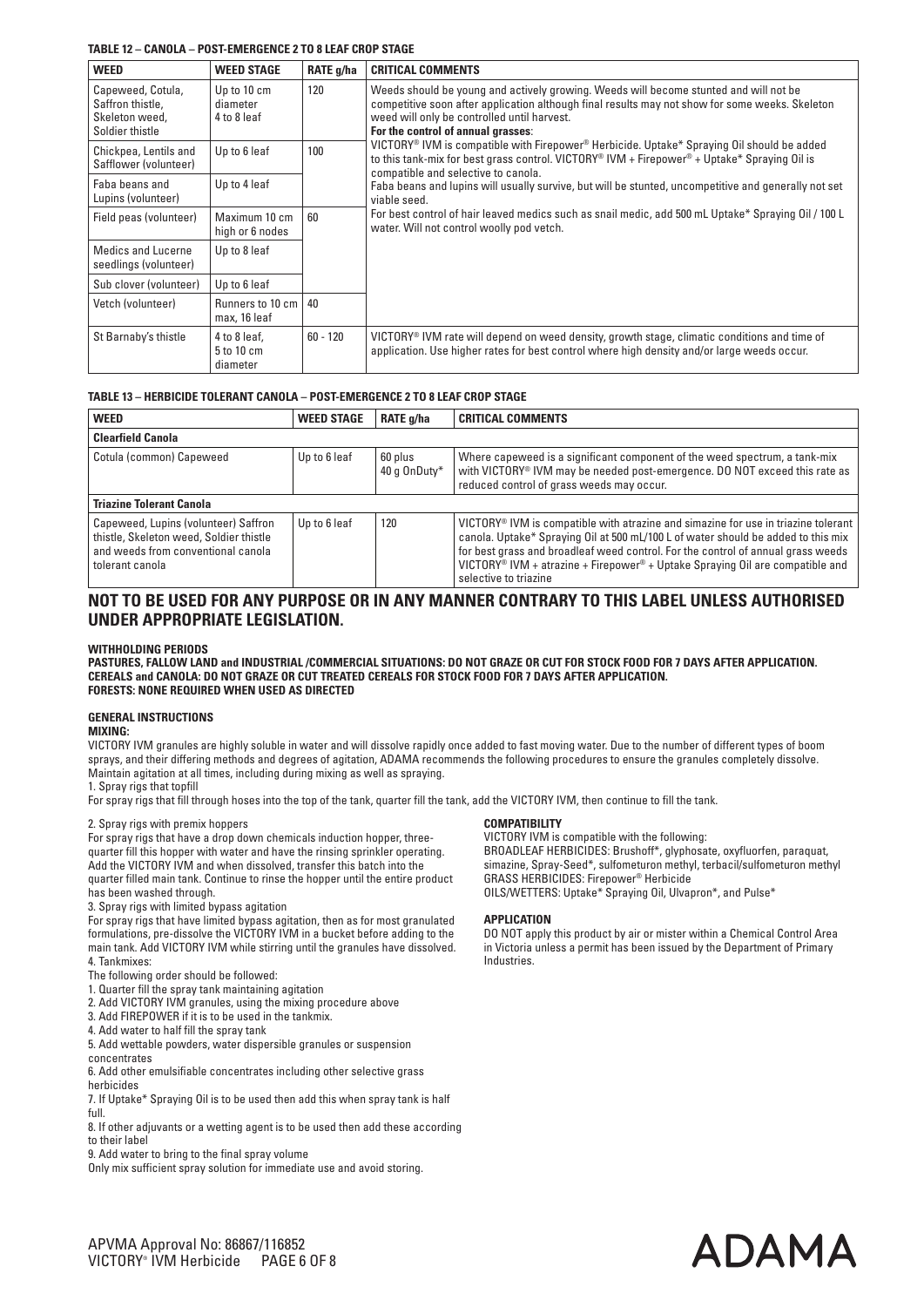#### **BOOM SPRAYING PLANTATION TREES, INDUSTRIAL/COMMERCIAL SITUATIONS, CROPS AND PASTURES:**

Apply VICTORY IVM in sufficient water to obtain good coverage. It should be applied by an accurately calibrated ground rig or aircraft, delivering 200 to 300 micron droplets and not less than 50 L/ha water volume for boom sprayers or not less than 20 L/ha for aerial applications. Do not apply by aircraft in industrial/commercial situations.

Hardhead thistle - Use a spray volume of 200 to 250 L/ha of water. Silver wattle – Use a spray volume of 150 to 200 L/ha of water by ground boom spray and a minimum spray volume of 50 L/ha by aircraft.

#### **HIGH VOLUME HAND GUN**

Apply the recommended mix to give full coverage of leaves and stems through a No. 6-8 tip at 700 to 1500 kPa. Spray volume for effective coverage of dense 2 m high silver wattle should be 30 to 40 L of spray per 100  $m^2$  (10 m x 10 m) of infestation. For larger areas an equivalent would be 3000 to 4000 L per infested hectare.

#### **STEM INJECTION**

To make a stem injection pocket at waist height, use a 3/4 length axe with a blade width of 5 to 7 cm. The axe cut must be through the bark and deep enough to place all the chemical in contact with the sap wood. The chemical must be applied immediately after the injection pocket is made. Apply chemical with a Phillips 5 mL vaccinator fitted with a tree injector kit which can be accurately calibrated. Set vaccinator to deliver 1 mL of the diluted mix. When treating regrowth less than the width of the axe, ensure chemical does not run out the sides of the cut, as reduced control will result. This can be overcome by using the corner of the axe to make the pocket in the stem.

#### **CLEANING SPRAY EQUIPMENT**

Rinse water should be discharged onto a designated disposal area or, if this is unavailable, onto unused land away from desirable plants and watercourses.

**PARTIAL CLEANING** (before spraying other labelled or tolerant crops) After using VICTORY IVM empty the tank completely and drain the whole system. Thoroughly wash inside the tank using a pressure hose. Quarter fill the tank with clean water and circulate through the pump, line, hoses and nozzles. Drain and repeat procedure twice.

**COMPLETE CLEANING** (before spraying susceptible crops)

After using VICTORY IVM empty the tank completely and drain the whole system. Thoroughly wash inside the tank using a pressure hose. Quarter fill the tank with clean water and circulate as above then drain. Quarter fill the tank again and add an alkali detergent (e.g. Surf\*, Omo\*, Drive\*) at 500 mL/100 L water or 500 g/100 L water and circulate throughout the system for at least 15 minutes. Drain, remove filters and nozzles and clean separately. Rinse inside the tank thoroughly using a pressure hose and flush system with clean water.

#### **HERBICIDE RESISTANCE WARNING**

VICTORY IVM Herbicide is a member of the pyridines group of herbicides. The product has the disrupters of plant cell growth mode of



action. For weed resistance management, the product is a Group I herbicide. Some naturally occurring weed biotypes resistant to the product and other Group I herbicides may exist through normal genetic variability in any weed population. The resistant individuals can eventually dominate the weed population if these herbicides are used repeatedly. These resistant weeds will not be controlled by this product or other Group I herbicides. Since the occurrence of resistant weeds is difficult to detect prior to use, Adama Australia accepts no liability for any losses that may result from the failure of this product to control resistant weeds. Strategies to minimize the risk of herbicide resistance are available. Contact your farm chemical supplier, consultant, local Department of Agriculture, or local Adama representative.

### **PROTECTION OF CROPS, NATIVE AND OTHER NON-TARGET PLANTS**

**DO NOT** apply under weather conditions, or from spraying equipment, that may cause spray or drift onto nearby susceptible plants/crops, cropping lands or pastures.

**DO NOT** allow spray drift onto susceptible crops. Susceptible crops include tobacco, chickpeas, cotton, faba beans, field peas, fruit trees, lentils, lupins, lucerne, medics, ornamentals, potatoes, safflower, subclover, tomatoes, vegetables, vines, wattles and white clover.

**Composts and Mulches –** Do not apply VICTORY® IVM herbicide to crops or pastures that will be used for the production of compost or mulches or mushroom substrate. Such compost or mulch made from plant material treated with VICTORY® IVM may cause damage to susceptible crops and plants.

**Susceptible crops** and plants include, but are not limited to chickpeas, clover, cotton, faba beans, field peas, fruit trees, lentils, lupins, lucerne, medics, ornamentals, potatoes, safflower, tomatoes, vegetables, grape and kiwifruit vines, vetches, and wattles. Field peas, faba beans, lentils and vetches are particularly susceptible and should not be sown the season following an application of VICTORY® IVM at 200 g/ha

#### *Where VICTORY® IVM residue carry over from use rates of less than 200 g/ha is suspected and susceptible crops are to be planted, test the treated area as follows:*

- Field bioassay where rain allows, plant a small area of the susceptible crop 4 to 6 weeks before desired planting date and take note of any symptoms of injury. If any herbicide symptoms are observed, only plant either canola or a cereal (see recommendation for northern and southern Australia below).
- Pot bioassay where not practical to do field bioassay, plant a small number of seeds of the susceptible crop into pots containing soil from the treated field. Do this 4 to 6 weeks before desired planting date. If any herbicide symptoms are observed, only plant either canola or a cereal (see recommendation for northern and southern Australia below).

**Stubble from treated crops–** ensure that harvesters effectively spread crop straw and do not leave a heavy 'header trail' after harvest. Burn (if legal in the area), bale and remove, slash or incorporate stubble as soon as practical after harvest and as long as possible before planting next year to allow microbial breakdown of any residues in straw. Heavy stubble loads may carry more residue into the following season. Where heavy stubble burdens and/ or non-wetting soils exist and less than recommended rain amounts have occurred from application to planting the susceptible crop (see below), only plant a winter or summer cereal or canola.

**Planting crops following use of VICTORY® IVM Herbicide in previous crop –**  planting crops 'dry' without significant rain (see below) in the 'autumn break' increases the risk of injury to susceptible crops. This practice should be avoided, or only plant a winter or irrigated summer cereal crop or canola. In severely dry conditions, where less than 30% of average annual rainfall and/ or less than the minimum rain (see below) has fallen between application and planting the next year, only plant a winter or irrigated summer cereal or canola.

#### **PLANTBACK PERIODS FOR SOUTHERN AUSTRALIAN WINTER DOMINANT RAINFALL AREAS (Sth NSW, VIC, SA, WA):**

**Required rainfall –** A minimum 25 mm rain event in the post harvest summer to autumn period, with a subsequent extended period of at least 1 week where the top 10 cm of the soil stays moist is required to enable breakdown of soil residues. Fastest residue breakdown will occur under good soil moisture and warm conditions, which promote microbial activity. Where significant rain (>25 mm) has fallen in summer to autumn, with soil wetting for at least one week, the following plantback periods apply:

| <b>Following Crops</b>                                 | Rate (g/ha) Used<br>Previously | <b>Plantback Interval</b> |
|--------------------------------------------------------|--------------------------------|---------------------------|
| Clover, Chickpea, Faba bean,                           | Up to 120                      | 9 months                  |
| Field pea, Lentils, Lupins,<br><b>Medics and Vetch</b> | $>120-200$                     | 12 months                 |
|                                                        | >200                           | 24 months                 |
| Barley, Canola, Wheat, Oats                            | All label rates                | 1 week                    |

#### **PLANTBACK PERIODS FOR NORTHERN AUSTRALIAN SUMMER DOMINANT RAINFALL AREAS (Nth NSW, QLD):**

**Required rainfall before plantback:**

**If planting susceptible summer crops –** at least 100 mm rain

#### **If planting susceptible winter crops -** at least 150 mm rain

This rain or irrigation should wet the soil for extended periods (at least one week); this is essential for breakdown of soil residues prior to planting susceptible crops.

**If planting a cereal or canola crop -** at least 50 mm of rain or irrigation is required to enable soil wetting for at least one week. Where these requirements have been met the following plantback periods apply:

| <b>Following Crops</b>                  |               | Rate (g/ha) and Plantback Interval |  |  |
|-----------------------------------------|---------------|------------------------------------|--|--|
|                                         | Up to 30 g/ha | $>30 - 120$ g/ha                   |  |  |
| Chickpea, Cotton, Soybean,<br>Sunflower | 3 months      | 6 months                           |  |  |
| Lucerne                                 | 9 months      | 9 months                           |  |  |
| Maize, Sorghum                          | 1 week        | 2 weeks                            |  |  |
| Wheat, Barley, Oats, Canola             | 1 week        | 1 week                             |  |  |

**Note:** Susceptible crops should not be sown for at least 2 years where VICTORY® IVM Herbicide at more than 120 g/ha has been used in northern Australia.